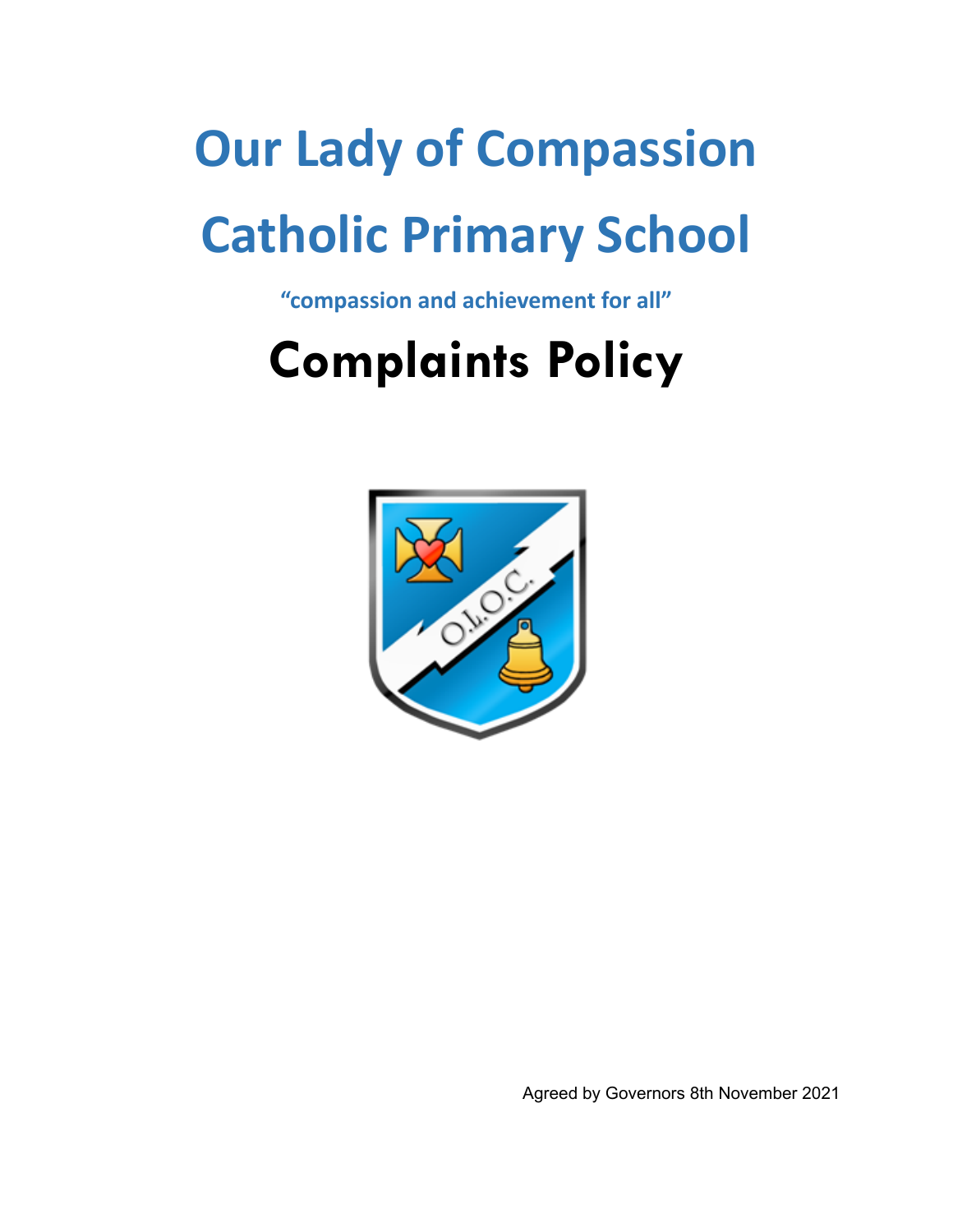### **Archdiocese of Liverpool**

## **Our Lady of Compassion Catholic Primary School**

## **COMPLAINTS PROCEDURE**

Scope of this procedure. This is a general, non-statutory complaints procedure to give parents, neighbours of the school or other third parties the opportunity to raise complaints, issues or concerns about a school which are not covered by other statutory procedures.

Statutory procedures are in place to cover many potential problems and are therefore outside the scope of this procedure

- Matters concerning safeguarding or child protection:
- Staff grievances arising from their employment; Admissions appeals;
- School Reorganisation proposals;
- Statutory assessments of special educational needs or disability;
- The exclusion of a pupil from school;
- Complaints raised with an expectation of confidentiality ('whistleblowing')
- Complaints about the curriculum;
- Complaints about the teaching of RE or the Collective Act of Worship;

Further information about these procedures is provided in an annex to this document: Further detail about how to progress any of the above complaints can be found on the school's website or by enquiring at the school office.

#### **Stage One.**

Every effort will be made to resolve minor day to day issues quickly at the most appropriate level of responsibility. They should be raised initially with the person with the best knowledge of the situation who is most able to find a solution. Most routine difficulties can be dealt with without recourse to subsequent stages of this procedure.

Where this initial contact does not resolve the issue, it should be raised with the headteacher who must be given the opportunity to investigate and take action as appropriate. The matter should be elevated to Stage Two only where the intervention of the headteacher has failed to resolve the issue.

Whilst Stage One is often referred to as the 'Informal Stage', it may be appropriate to keep a careful record of what has occurred particularly if there is written, electronic or photographic evidence of events.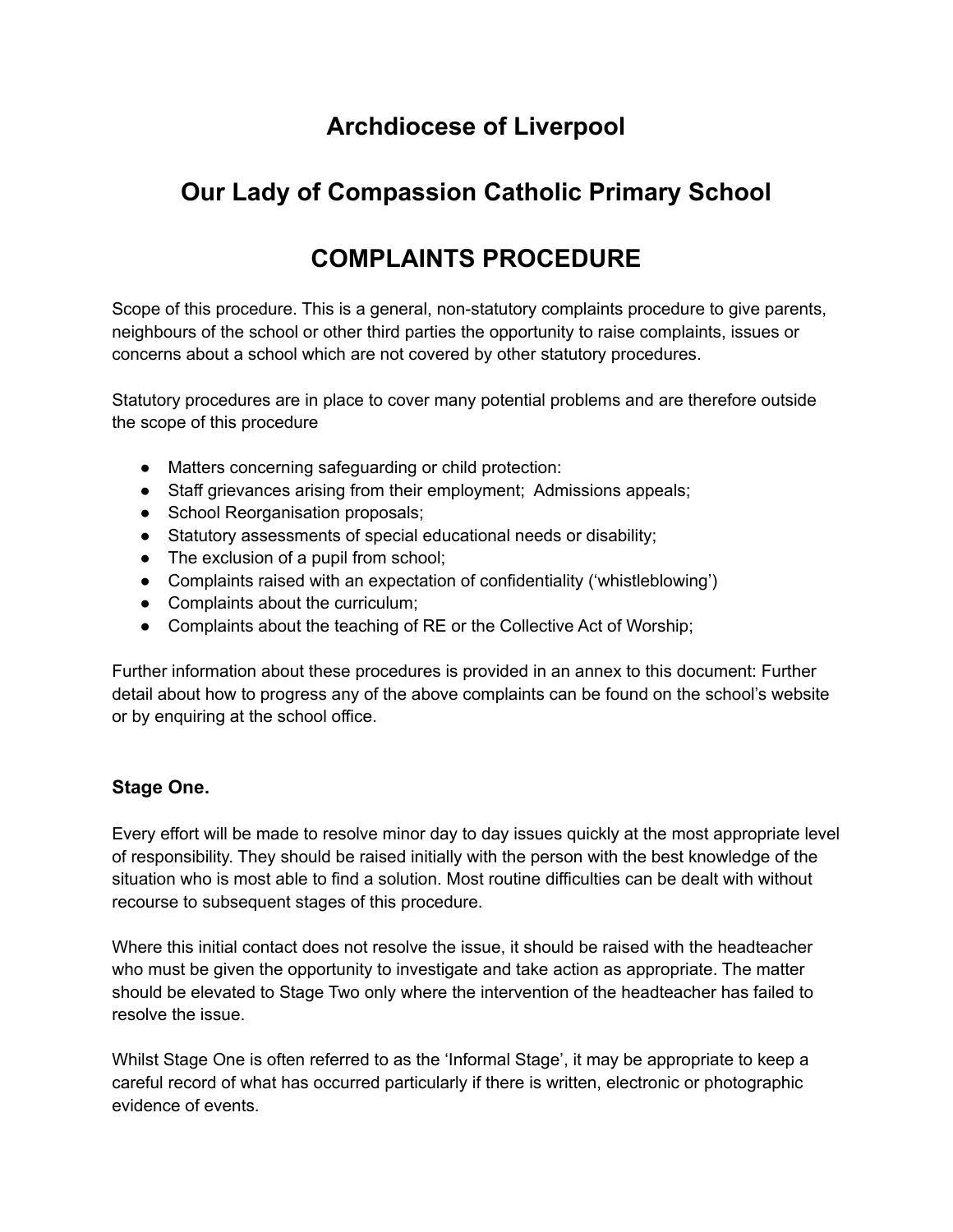A Stage One investigation by the headteacher may include:

- An opportunity for the complainant to meet the headteacher to expand on the detail of the issue or clarify outstanding points;
- An investigation by the headteacher or other appropriate staff which may include interviewing key witnesses and/or examining other evidence;

If these steps fail to resolve the matter, it will move to Stage Two. At this point, the issue will be logged as a formal complaint. Progress will be monitored by the chair of governors who takes responsibility for responding to the complainant. A complaint retains its definition as a 'stage two' complaint even if it is subsequently returned to the headteacher for further enquiries and resolved.

#### **Stage two**

Complaints which are not resolved by the headteacher to the satisfaction of the complainant or are about the headteacher personally must whenever possible be made in writing (including secure, printable emails) to the clerk to the governing body.

Julia McKenzie [mckenzij@olocprimary.co.uk](mailto:mckenzij@olocprimary.co.uk)

Complaints must be in writing to avoid any doubt at a later stage about what was being said. The complaint should include as much specific detail as possible and avoid vague generalities which are difficult to investigate. Where there are language or other barriers to clear written communication, the complainant may request a meeting with the school at which written notes will form the basis of the written complaint. An interpreter may be involved if required and if practically possible.

The clerk will refer the complaint to the Chair of Governors (Tina Hamilton)

If the complaint is not about the headteacher personally, the chair may determine that it has not been sufficiently investigated under the Stage One procedure and should be returned to the headteacher for further enquiries. The headteacher will carry out any further enquiries suggested by the chair and report the outcomes to the chair who will respond to the complainant. This remains, however, defined as a Stage Two complaint under the overall supervision of the chair.

In more complex cases, the chair may determine that a broader investigation is required. At this point, advice may be sought from the diocese or local authority. The chair may choose to conduct further enquiries his or her self, or appoint an investigating officer recommended by the diocese or LA.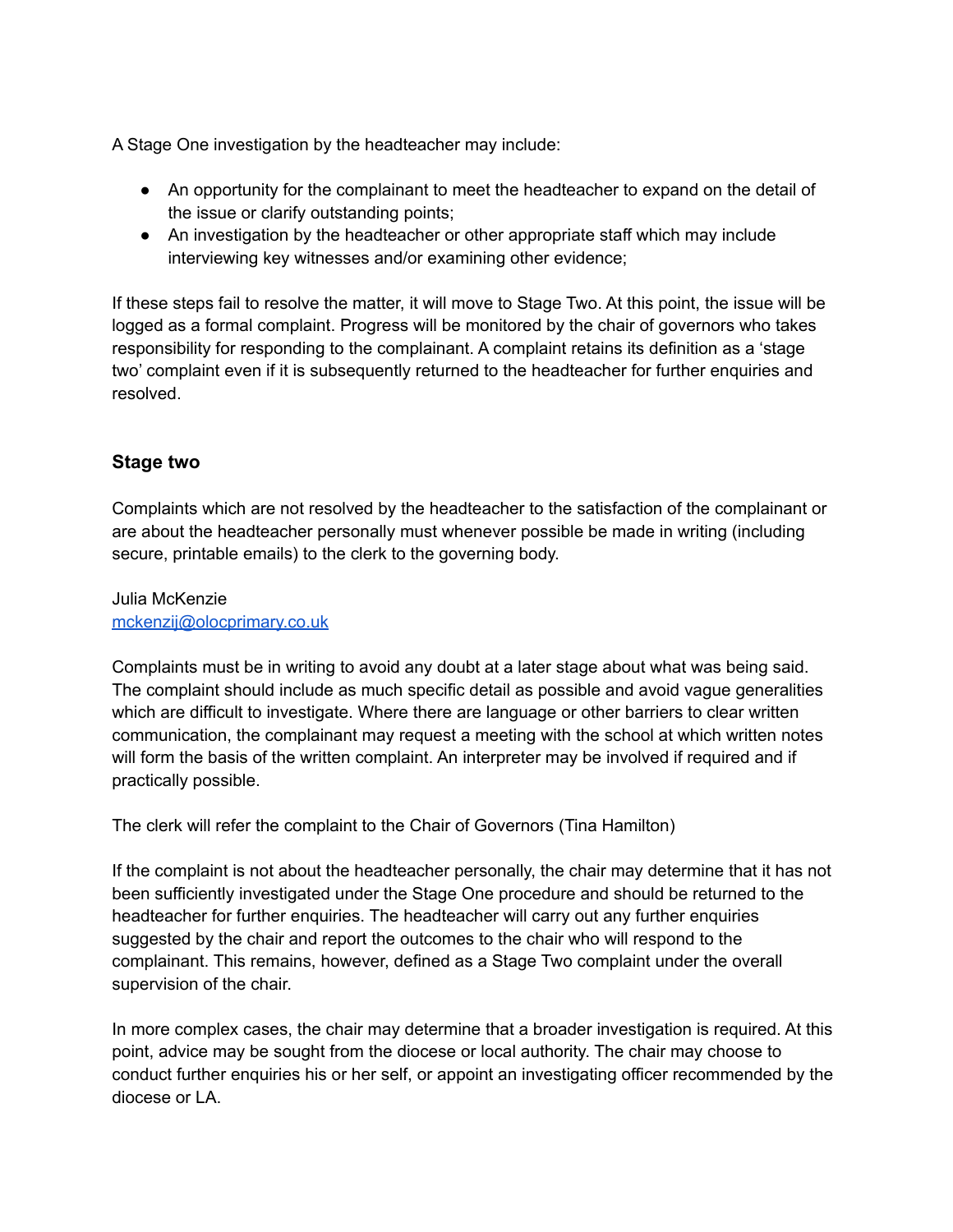The investigating officer will decide how to proceed but may;

- Provide an opportunity for the complainant to meet the investigating officer for the complainant to explain why the headteacher's investigation was unsatisfactory and clarify any points raised;
- Carry out further interviews with witnesses or review evidence;

The outcomes will be reported by the chair to the complainant. This should be done within 15 working days except where this is demonstrably not possible or by agreement between the parties.

#### **Conclusion of Stage Two**

Where the chair has reviewed and confirmed a conclusion previously reached by the headteacher at Stage One or the complaint is not about the headteacher personally, the school's internal procedures are now completed.

In cases where the chair has investigated a complaint about the headteacher personally which has not been subject to any further review, there is a further stage if the complainant remains dissatisfied.

#### **Stage Three**

In cases where the complaint is about the headteacher, the chair has investigated but the complainant is not satisfied with the chair's response, the complainant may request a review conducted by a person external to the school.

In Catholic schools in the Archdiocese of Liverpool, this review will be conducted by an experienced chair of another school, appointed for the purpose by the Diocesan Department of Education. Whenever possible, this will be an accredited National Leader of Governance (NLG) or a person recognised as competent by the local Governors' Forum.

The external reviewer will

- Meet the complainant to hear why s/he remains dissatisfied;
- Determine whether the Stage One and subsequent procedures have been properly conducted;
- Review such documentary, electronic or photographic evidence as there may be;
- Carry out any further investigations as may seem to be required;
- Report all conclusions back to the complainant, the chair and the head
- Recommend further action, if any.

This stage ends the school's internal process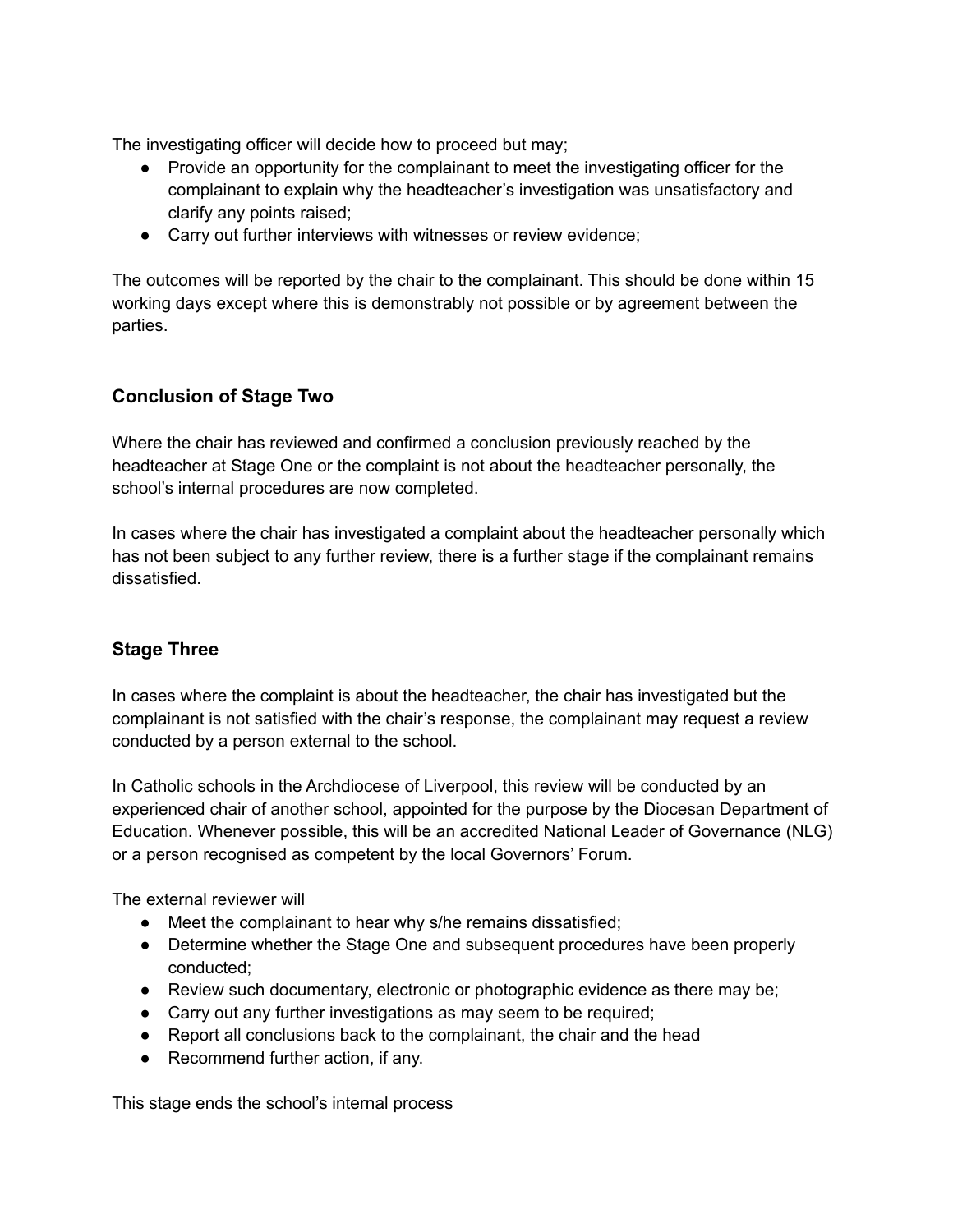#### **External Appeal to the Secretary of State.**

When the school's processes have concluded but the complainant remains dissatisfied, the complaint may be referred to the Secretary of State for Education using the online form:

https://form.education.gov.uk/en/AchieveForms/?form\_uri=sandbox-publish://AF-Process-f1453 496-7d8a-463f9f33-1da2ac47ed76/AF-Stage-1e64d4cc-25fb-499a-a8d7- 74e98203ac00/definition.json&redirectlink=%2Fen&cancelRedirectLink=%2Fen

or writing to

The Ministerial and Public Communications Division Department for Education Piccadilly Gate Store Street, **Manchester** M1 2WD

This step also applies if the complaint is about the whole governing body of the school.

The Secretary of State will normally intervene only where it appears a school may have acted unlawfully or unreasonably. The SoS is not required to reopen every complaint in every case.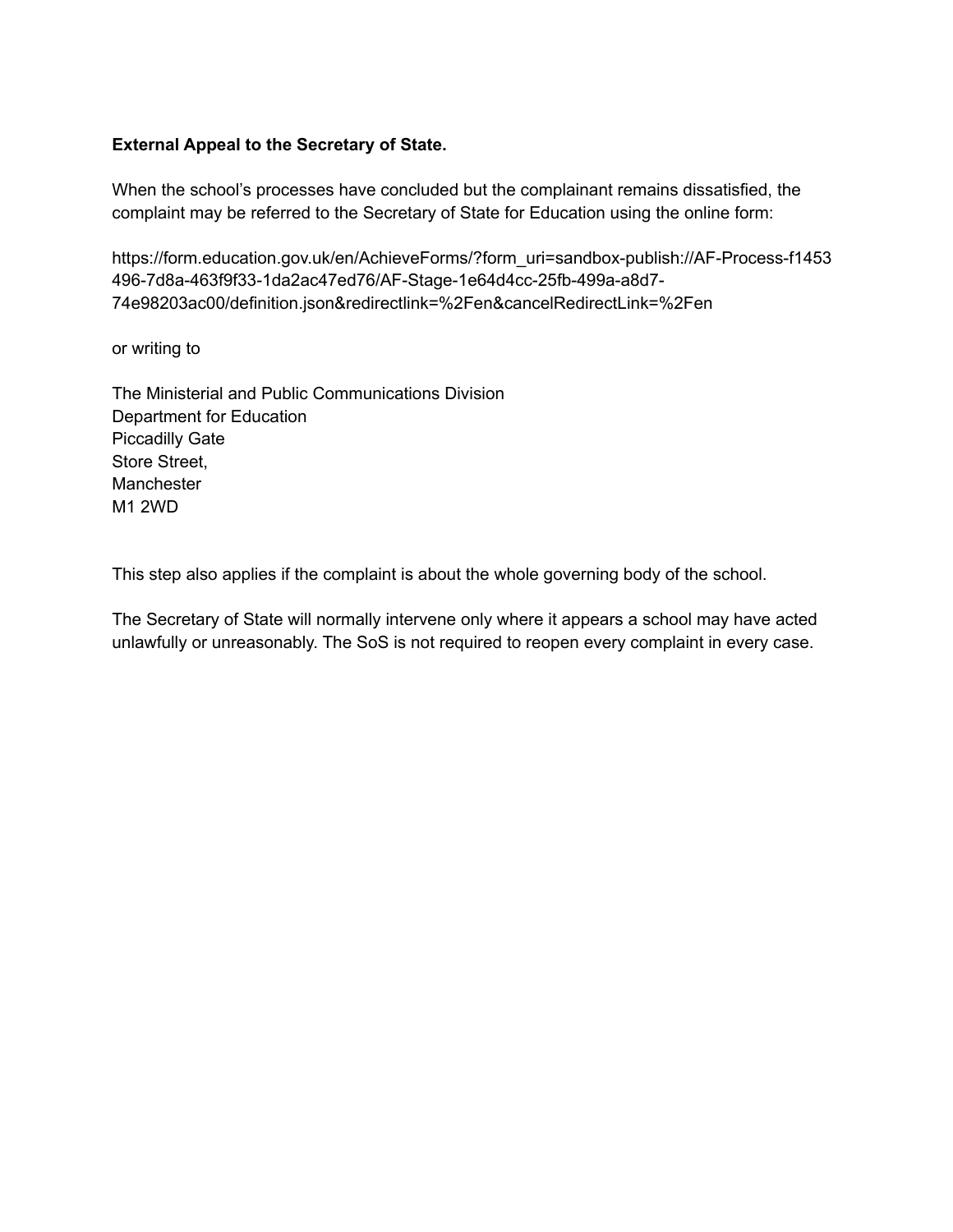#### **NOTES.**

The school will treat all complaints as confidential. The details will not be disclosed. In fairness to all parties, the school expects the complainant also to treat the complaint as confidential, particularly when making allegations against named individuals which may later prove to be unfounded. Confidentiality applies particularly to the use of social media to share any details.

This is a non-statutory procedure. Timescales and details of procedure may be varied in the light of particular local circumstances. Where variations are considered appropriate, good practice determines that they should be agreed by the parties.

Where a decision has been reached at the end of this process which does not satisfy the complainant, the process may not be repeated if the same or very similar complaint is raised within a period of six months.

Complaints may not be raised where the incident occurred three months or more before the complaint is submitted. This does not, of course rule out consideration in evidence of earlier instances of the behaviour complained of, where the behaviour is on-going.

The school may decline to enter into any further communication with a complainant where:

- Letters, telephone calls and e mails repeatedly raise the same point on a matter which has been addressed and the complainant has been notified by the chair that the school's procedures are closed;
- The contacts appear to be intended to cause disruption or inconvenience to the school;
- Abusive or insulting comments are being made about any person, pupil or adult, at the school.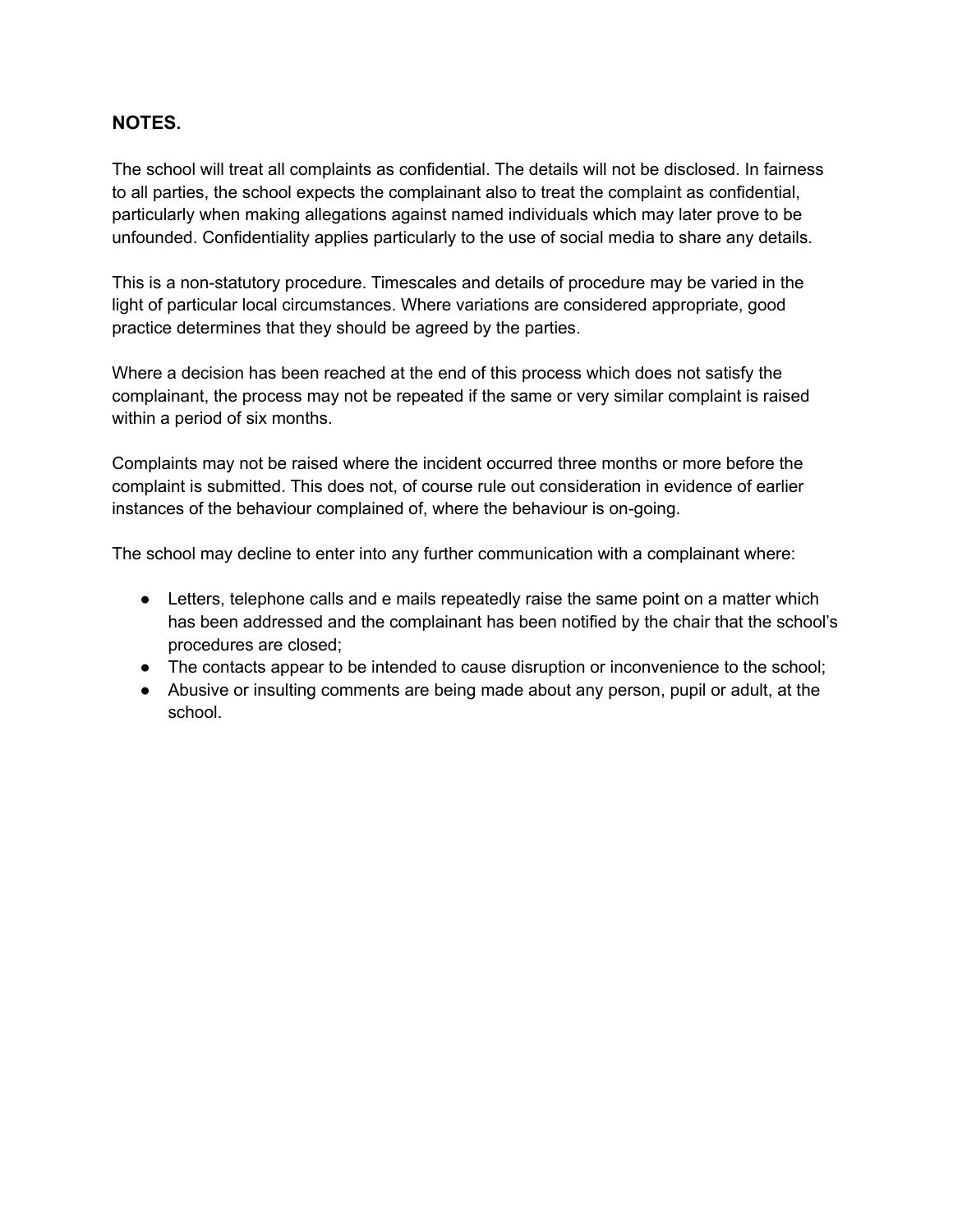#### **Annex one**

#### **OTHER RELEVANT PROCEDURES**.

This annex provides an outline only. Further detail is available on the school's website or by enquiring at the office.

#### **Safeguarding and Child Protection.**

Each school has a policy to ensure that, where pupils are at risk of harm, the appropriate authorities are notified and given the opportunity to take action. This policy is published on the website and includes the names and contact details of the relevant people.

The ultimate responsibility for safeguarding rests with the Local Authority; each LA has a Designated Officer for safeguarding known as the LADO. This officer will triage complaints and may involve the police, social care or the school as appropriate. The school may refer complaints which may have a safeguarding element to the appropriate authorities before carrying out any internal investigations. This is not to be considered a breach of confidentiality.

#### **Admission and Exclusion Appeals.**

Where an application for a place at the school is refused, or a pupil is excluded from school, there are separate statutory procedures covering the arrangements for appeal.

#### **Religious Education and Collective Worship.**

In a Catholic school in the Archdiocese of Liverpool, complaints that the school is not delivering an appropriate RE curriculum or conducting collective acts of worship in accordance with the requirements of the Catholic Church should be referred to the diocese:

Department of Education LACE Croxteth Drive Liverpool L17 1AA

#### **The Curriculum**

Complaints that the school is not delivering an appropriate curriculum should be addressed to The School Complaints Unit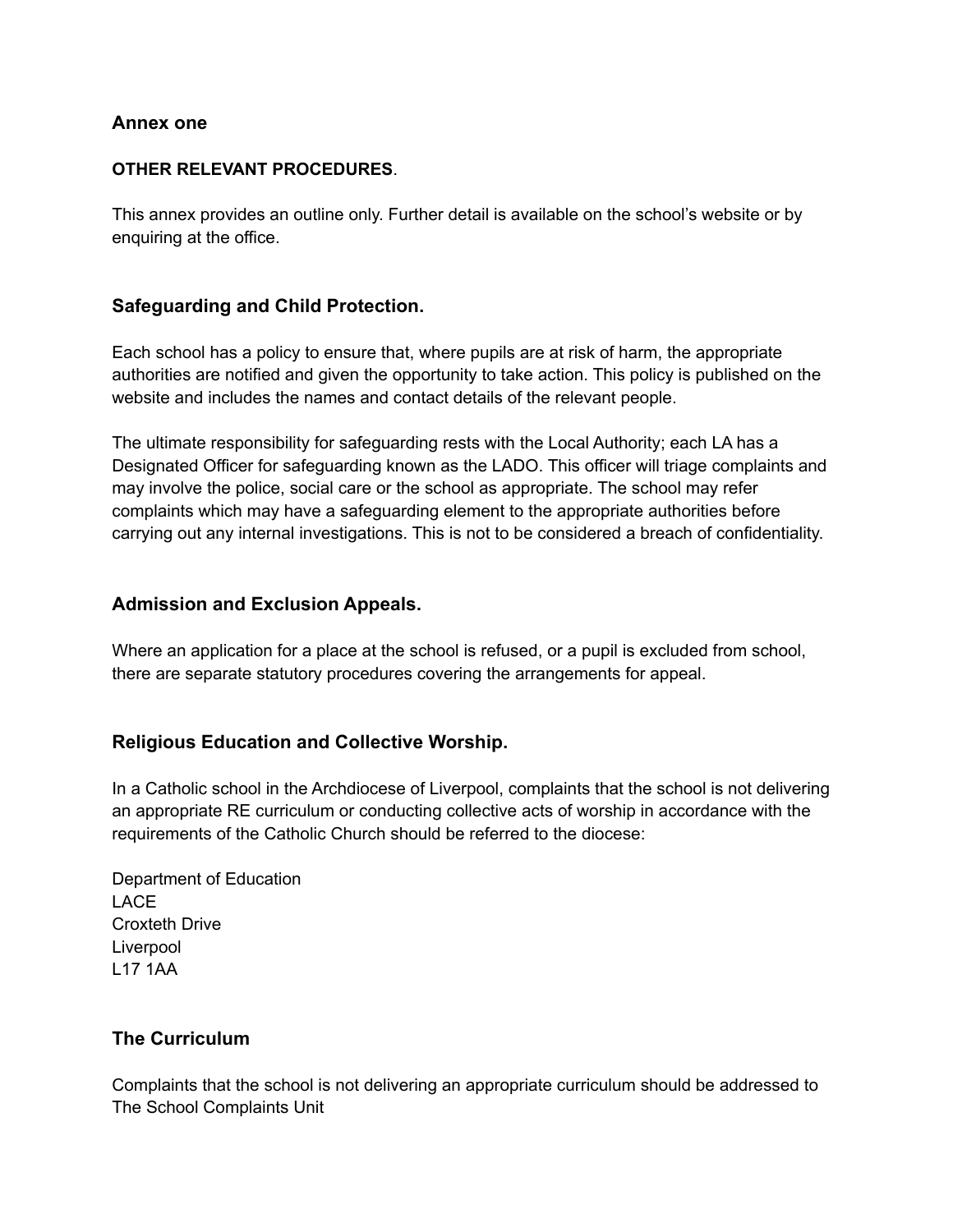Department for Education Piccadilly Gate Store Street, Manchester M1 2WD

Complaints from Staff arising from their conditions of employment These must be dealt with under the CES Grievance Procedures.

#### **Whistleblowing**.

A complainant who does not wish to be identified must write to the Chair of Governors setting out details of the complaint.

The Chair must decide how to proceed without disclosing the identity of the whistleblower. The matter may need to be referred elsewhere, such as to the LADO or the police. The action taken will depend on the nature of the complaint and on the existence or possible existence of additional corroborative evidence.

Anonymous complaints will not be ignored, but the complainant must understand that the investigation may be hampered if possible evidence cannot be tested.

#### **School Reorganisation Proposals.**

Any complaint against a proposal to close, merge, enlarge or reduce the size of a school will be dealt with under a separate procedure managed by the Local Authority.

#### **Special Education Needs and Disability. (SEND)**

Separate arrangements exist for handling complaints about assessment of SEND, provision and placement.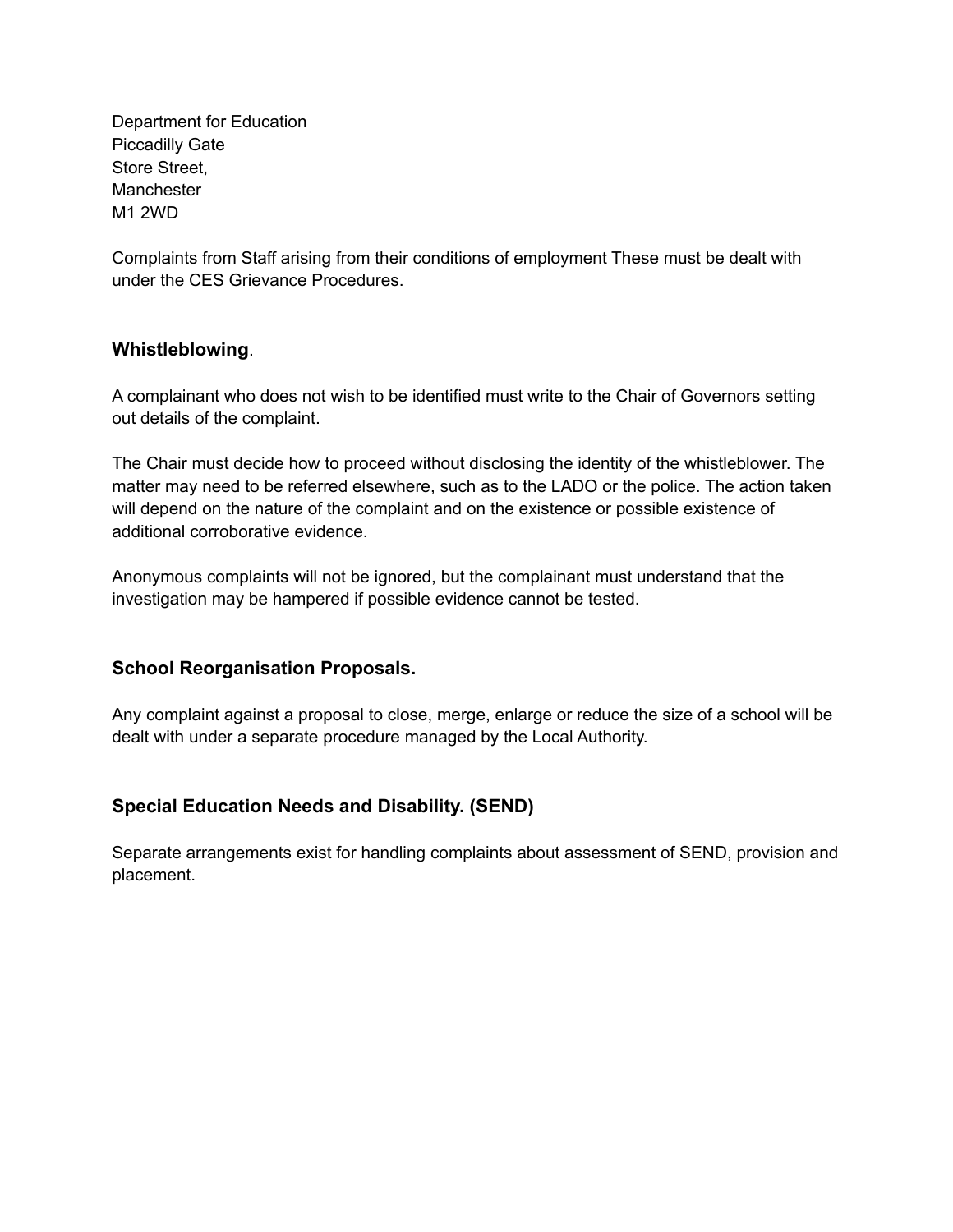#### **Annex 2.**

#### **Managing Unreasonable and Serial Complaints.**

Our Lady of Compassion Catholic Primary School is committed to dealing with all complaints fairly and impartially, and to providing a high-quality service to those who complain. The school will not normally limit the contact complainants may require.

The school will not, however, tolerate unacceptable behaviour and will act to protect staff from that behaviour, especially behaviour which is abusive, offensive or threatening.

The school defines unreasonable behaviour as that which hinders the proper consideration of complaints because of the frequency or nature of the complainant's contact with the school. For example, if the complainant:

- refuses to articulate the complaint or specify the grounds of a complaint or the outcomes sought by raising the complaint, despite offers of assistance;
- refuses to co-operate with the complaints investigation process;
- refuses to accept that certain issues are not within the scope of the complaints procedure
- insists on the complaint being dealt with in ways which are incompatible with the complaints procedure or with good practice
- introduces trivia, repetitive or irrelevant information which s/he expects to be considered;
- raises large numbers of detailed but unimportant questions, and insists they are fully answered in an unreasonable timescale;
- makes complaints about staff who are trying to deal with the issues for which there is no evidence;
- changes the basis of the complaint as the investigation proceeds repeatedly makes the same complaint (despite previous investigations or responses concluding that the complaint is groundless or has been addressed)
- refuses to accept the findings of the investigation into that complaint where the school's complaint procedure has been fully and properly implemented and completed including referral to the Department for Education
- seeks an unrealistic or disproportionate outcome
- makes excessive demands on school time by frequent, lengthy and complicated contact with staff regarding the complaint in person, in writing, by email and by telephone while the complaint is being considered;
- uses threats to intimidate staff or other parties involved; uses abusive, offensive or discriminatory language or violence;
- knowingly provides falsified information;
- publishes unacceptable information on social media or other public forums.